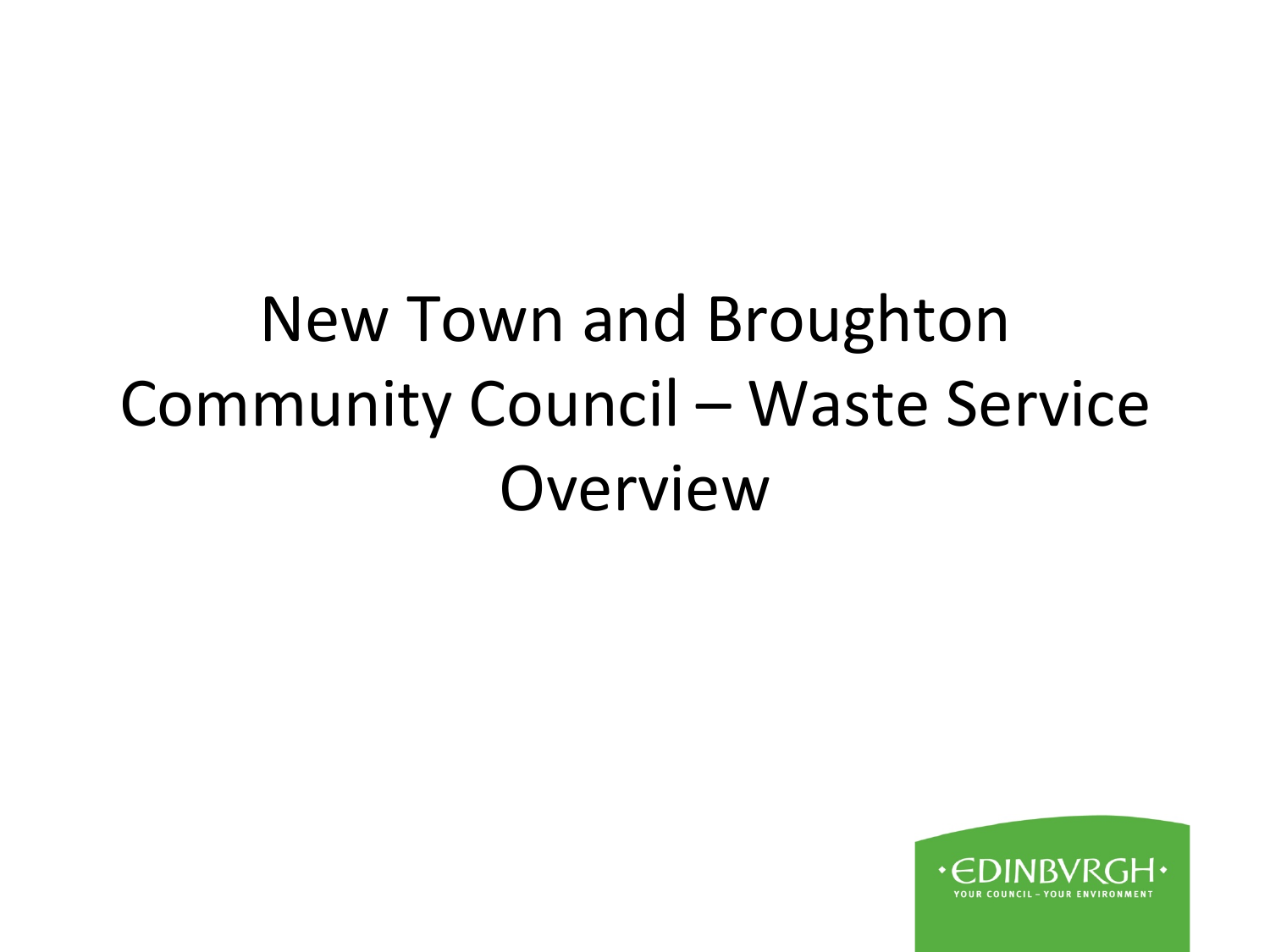# Aims of the service

- A right first time approach across all areas
- Joined up service delivery
- Increased proactive responses and decreasing reactive responses
- Use city wide resources flexibly based on local needs
- Work with Locality Teams to design out persistent problems

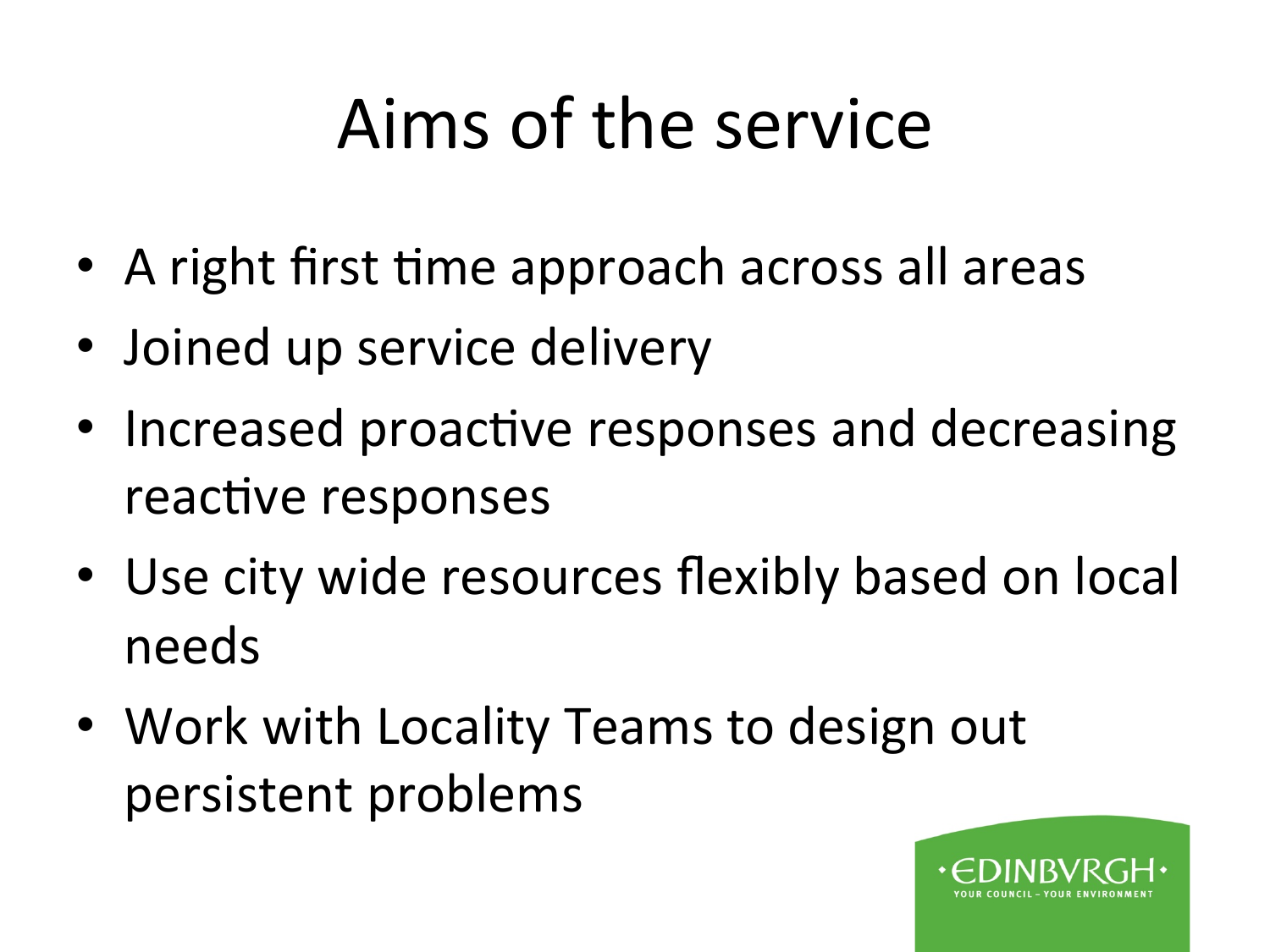### What are the issues?

- Poor level of performance in both Waste Collection and Street Cleansing which needs to improve
- No clear ownership of issues has lead to frustration for residents
- The service was being too reactive and not proactive enough

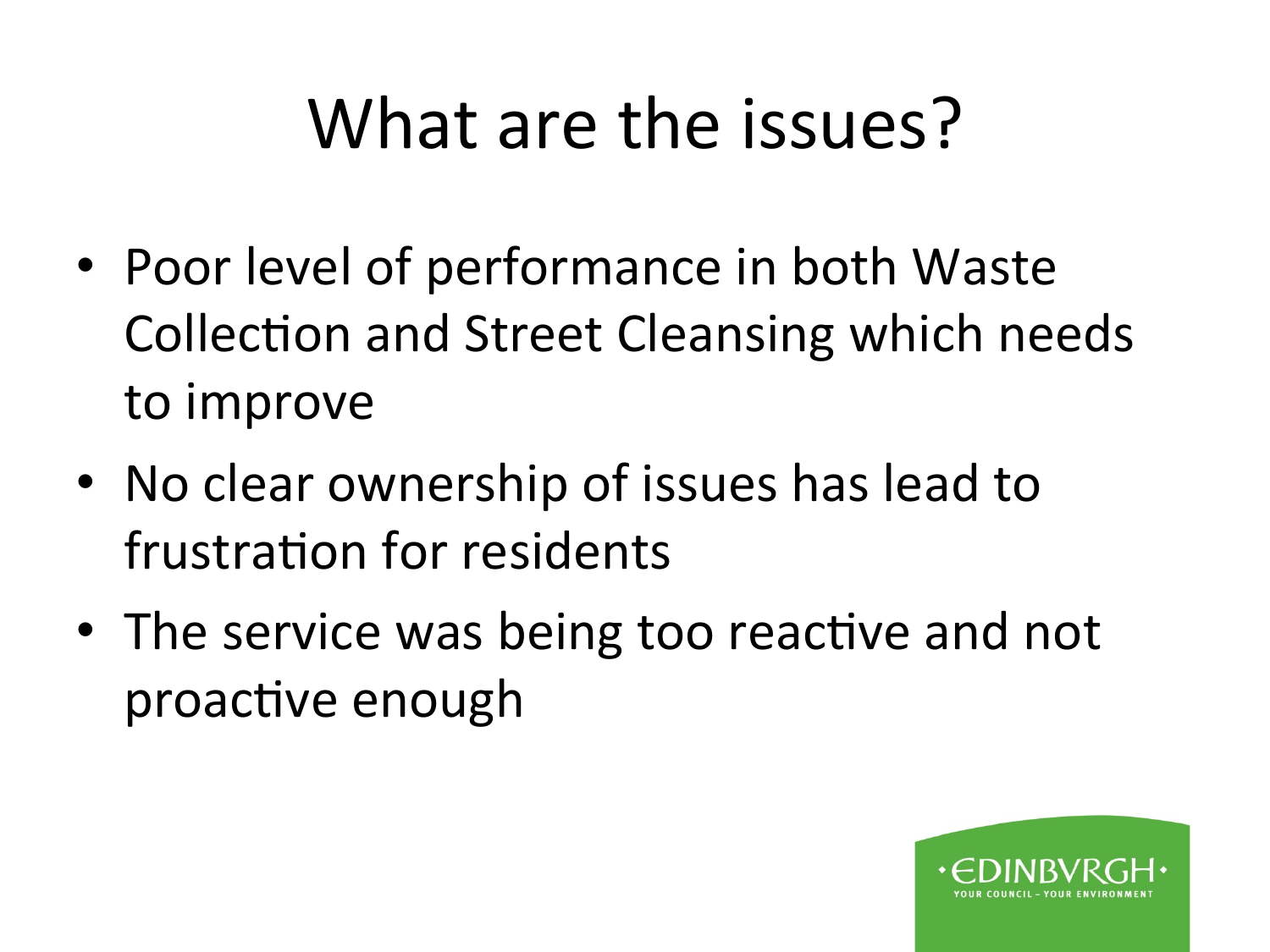### Service improvements

- Increased number of street cleansing barrow beats in high footfall areas
- Recruitment of additional permanent staff in waste collection to replace agency staff
- Revised special uplift pricing mechanism
- Implementation of the 'Our Edinburgh' campaign

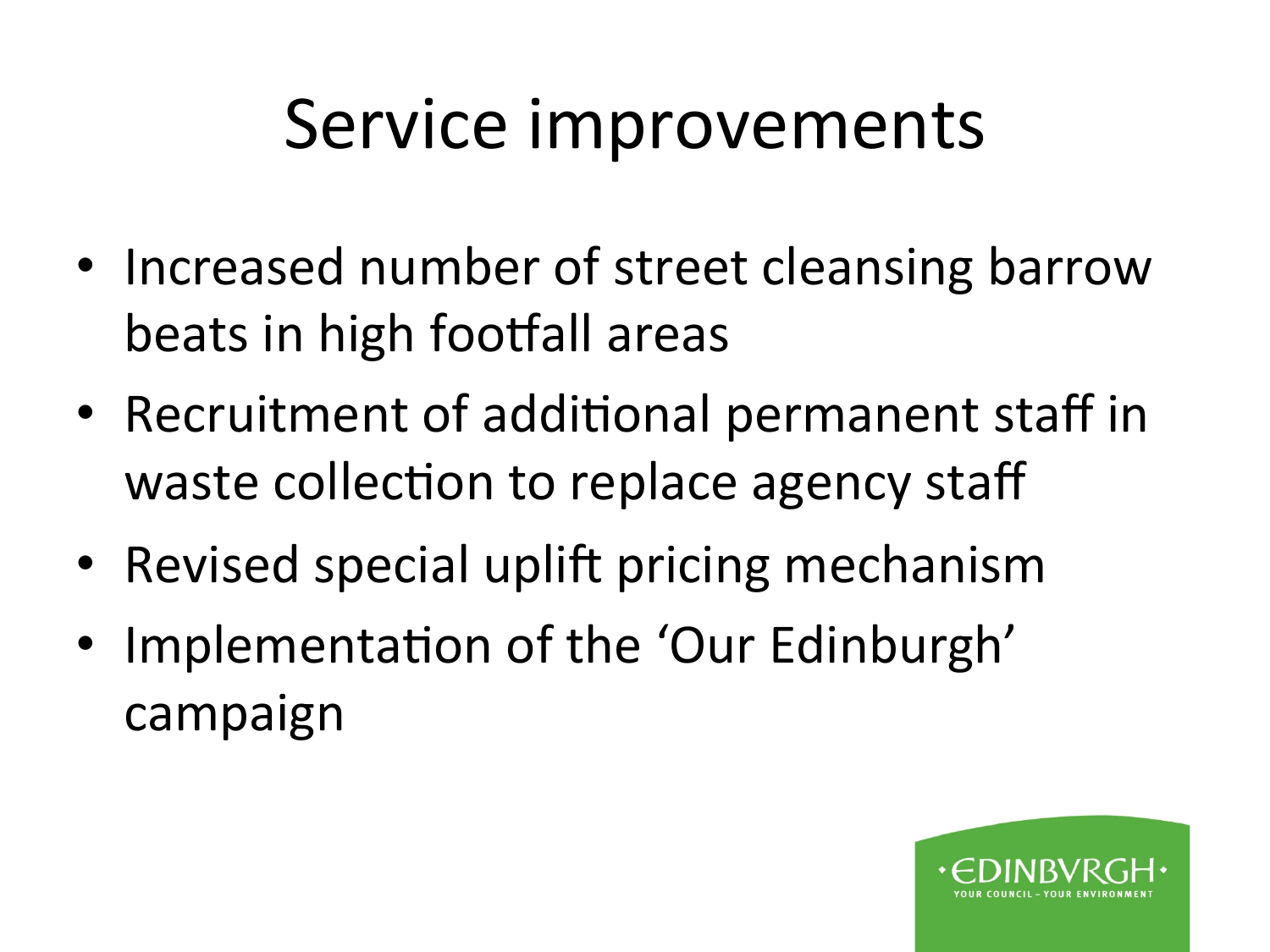### **Current Performance - Reported Missed Collections**

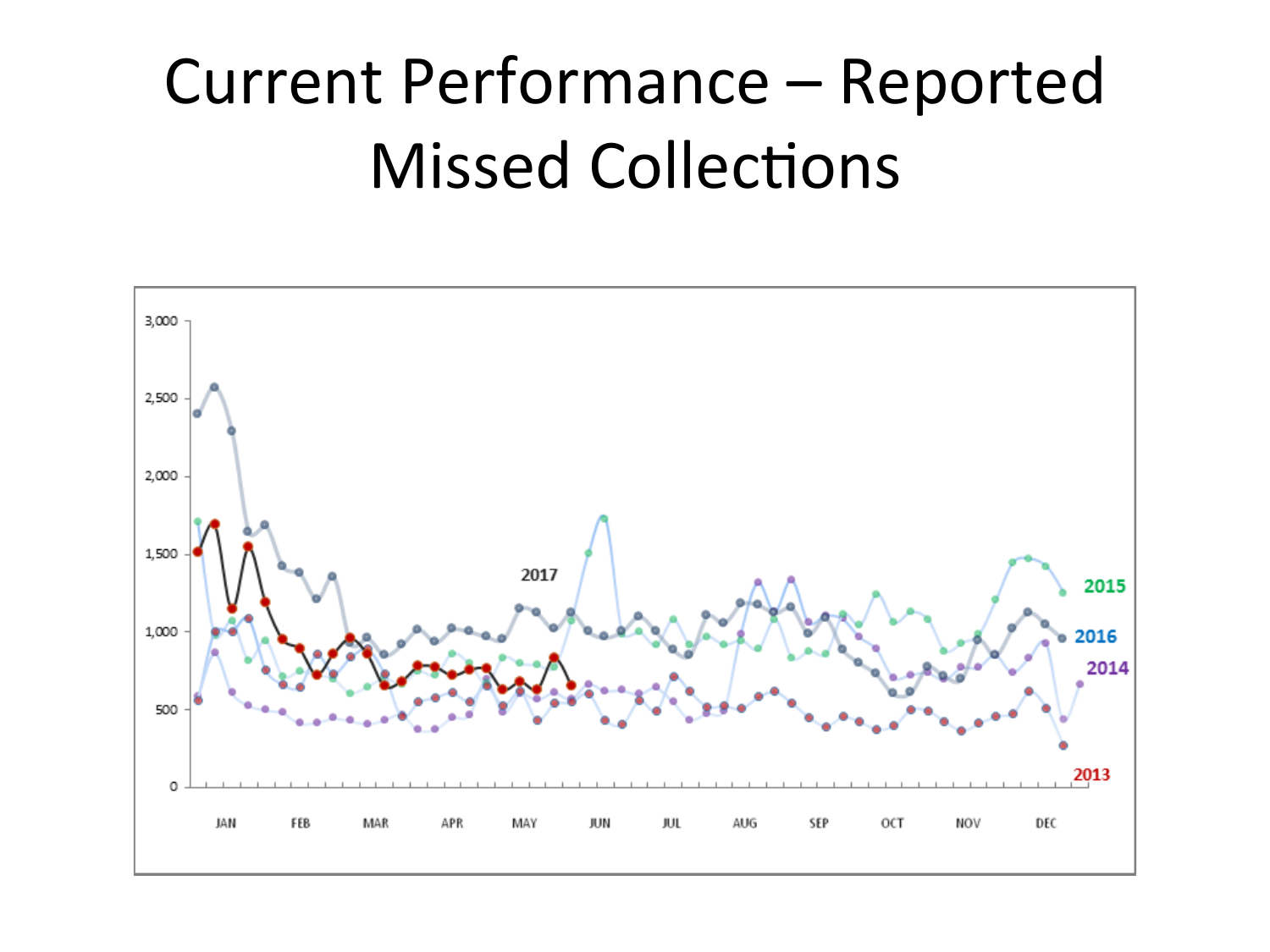# **Major Service Developments**

- Implementation of the new route management system
- Development of East and West of Edinburgh depots and transfer stations (Seafield and Bankhead)
- Opening of Millerhill EfW plant and food waste facility
- Communal waste collection re-design
- Continued rollout of 'Our Edinburgh' campaign

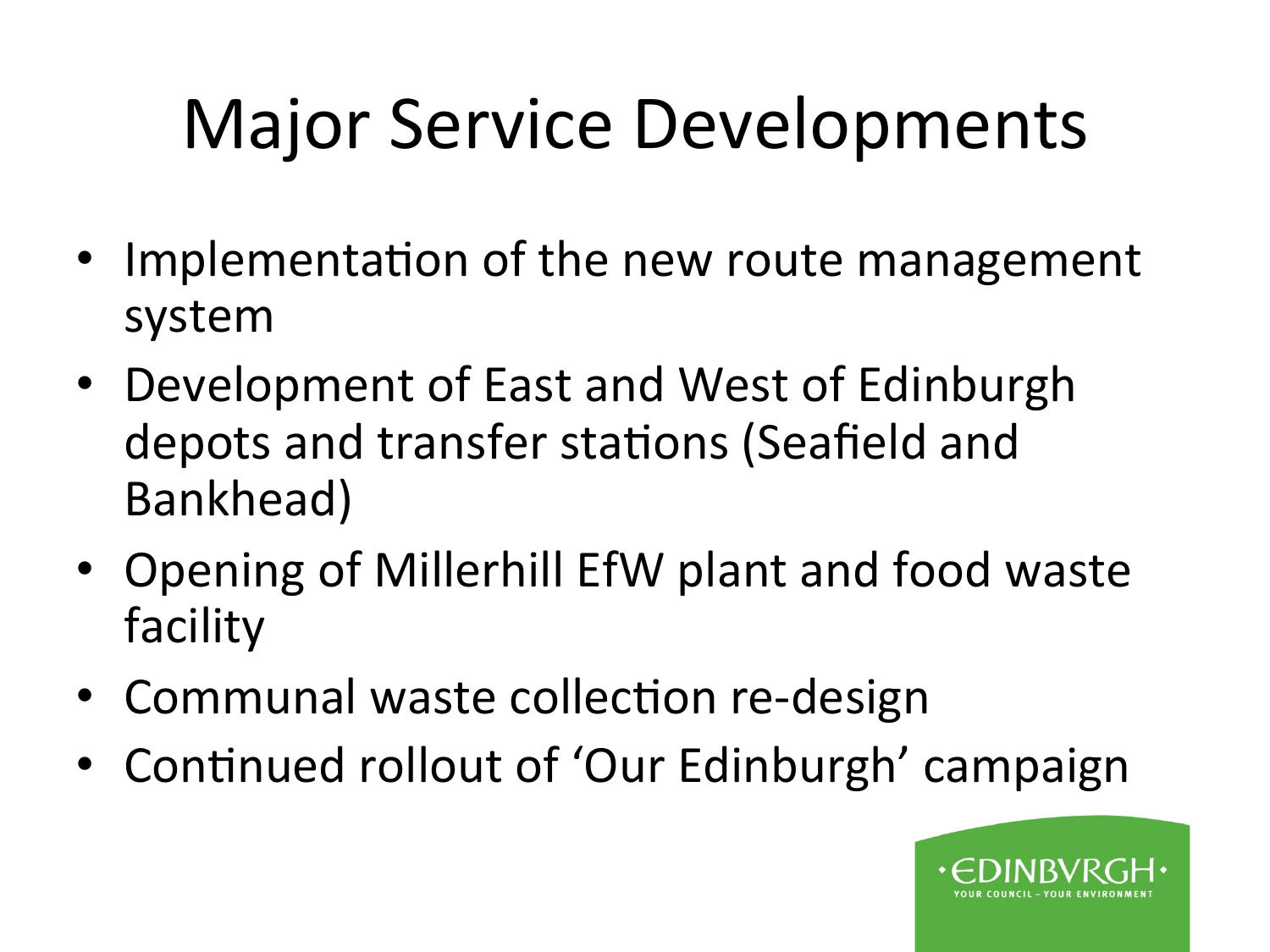# New Town and Broughton Issues

- Gull proof sacks
- Communal collection re-design
- Introduction of improved recycling services in high density and tenemental areas
- Implementation of additional street cleansing barrow beats
- Improved commercial waste enforcement

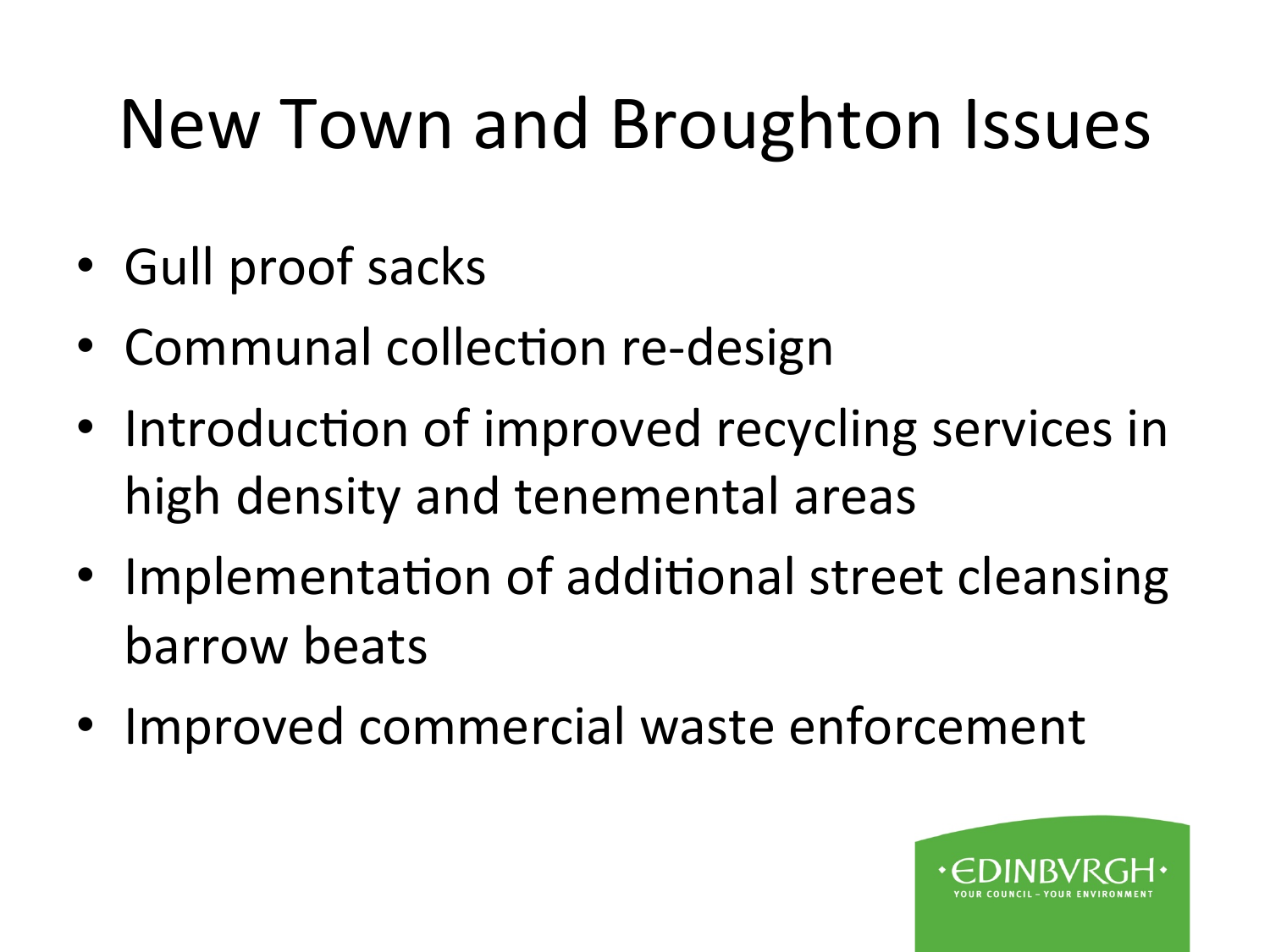# Summary

- Recognition of the need for improvement and a desire to do so
- Aim to deliver an effective proactive service that supports a high quality local environment
- Need to maintain a local focus but share resources across the city
- Build stronger local relationships with local groups